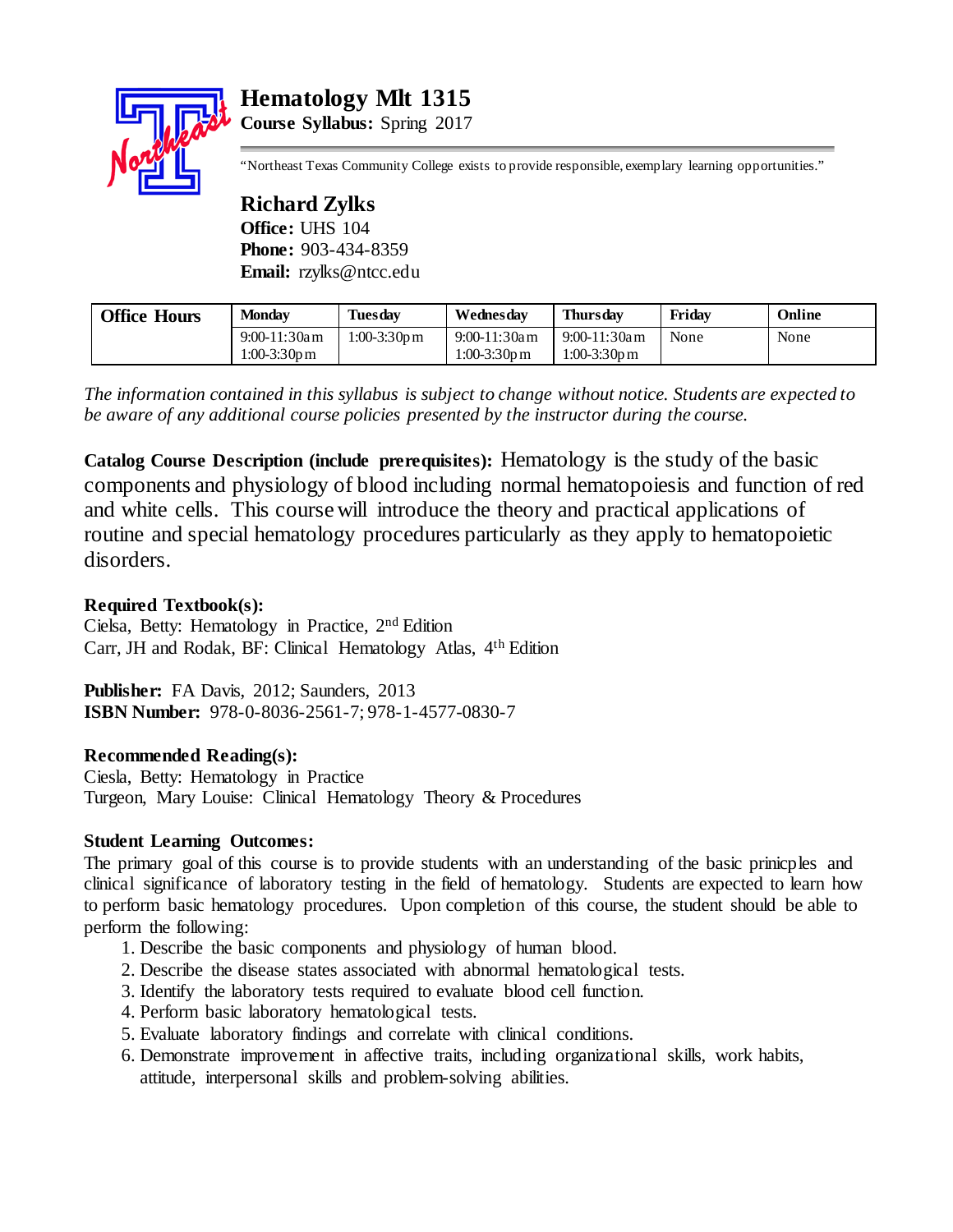# **Exemplary Educational Objectives:**

 $N/A$ 

## **SCANS Skills:**

Resources: Identify reagents, supplies and equipment needed for each laboratory procedure and organize laboratory procedures so that reagents, supplies and equipment are utilized correctly.

Interpersonal: Recognize limitations of expertise and communicate with instructor when questions arise. Show respect for instructor and peers during classtime.

Information: Apply information gained from lecture, laboratory and independent study to problemsolve results provided as case studies or unknowns during the laboratory class.

Systems: Apply critical thinking skills to problems encountered in the laboratory and theoretical case studies.

Technology: Achieve competency in routine hematology procedures.

## **Lectures & Discussions:**

The Hematology course utilizes a variety of instructional methods, including reading assignments, lectures, laboratory experiments, computer-aided instruction and written assignments. Students are responsible for all reading assignments, lecture material, and laboratory and other assignments.

## **Evaluation/Grading Policy:**

| A $>540$ pts             | $>90\%$ |
|--------------------------|---------|
| B 480-539 pts            | 80-89%  |
| C 420-479 pts            | 70-79%  |
| D $360-419$ pts          | 60-69%  |
| $F \sim 360 \text{ pts}$ | <60%    |

A minimum grade of "C" is required in both the lecture and laboratory components of all Medical Laboratory Technician courses. Failure to meet the minimum passing score in each area will result in a "D" for the course and dismissal from the program.

## **Tests/Exams:**

Lecture Grade: 4 Exams Laboratory Grade: 2 Practical exams (midterm and final) Lab reports/homework Final Grade: 75% Lecture grade and 25% lab grade

**Assignments:**

 $N/A$ 

**Other Course Requirements:**

Lab coat **Scrubs**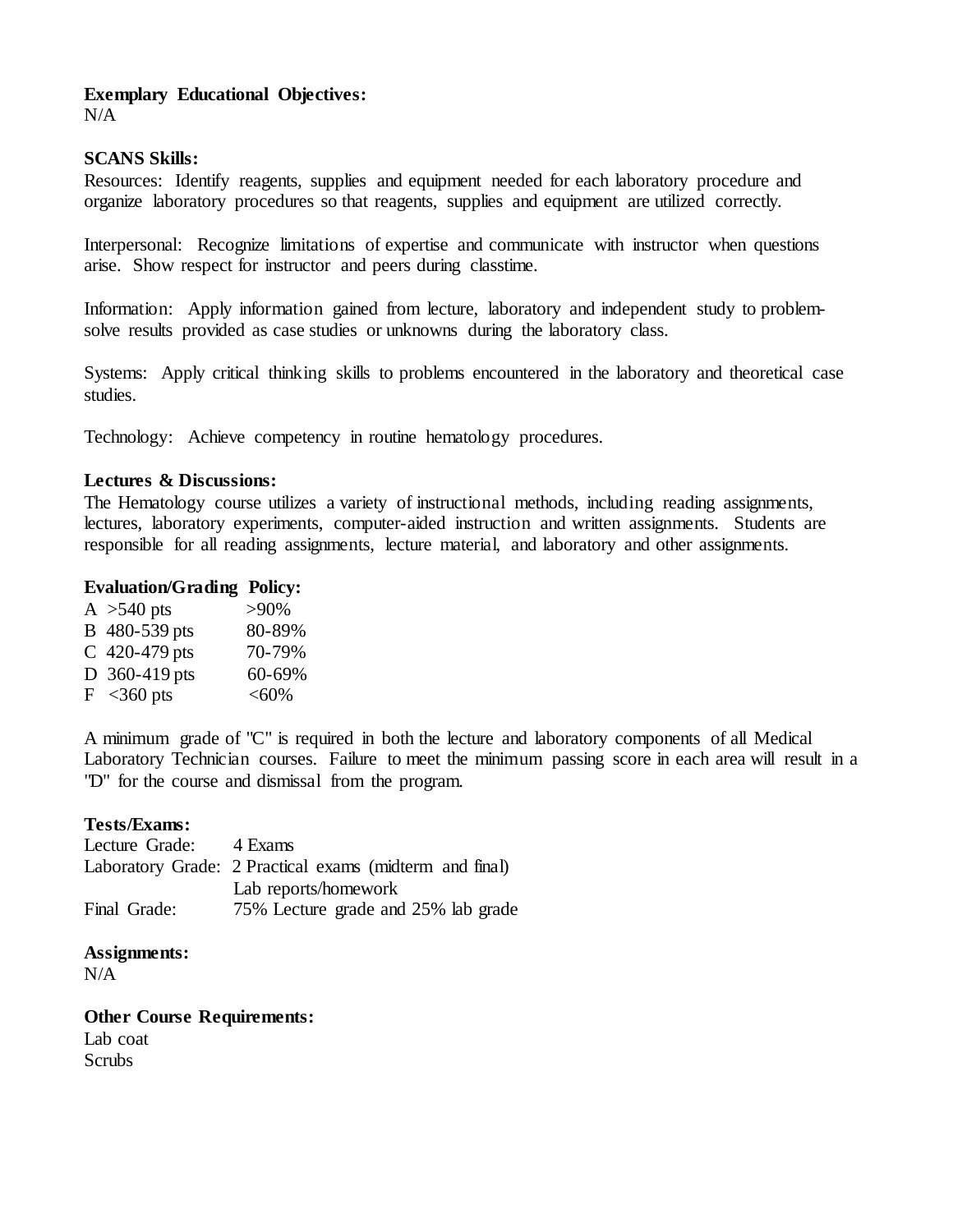## **Student Responsibilities/Expectations:**

- 1. Attend all classes and labs, be on time and remain in class for the entire period. If students are habitually late, the classroom door will be locked at the start of class. If you must leave early, inform the instructor before the start of class.
- 2. Complete assigned reading before lecture on each topic.
- 3. Be prepared to take written notes and participate in class.
- 4. Grades are not given, you earn your grade. Average study time is 2-3 hours per hour of lecture/class time per week.
- 5. Be respectful of your classmates and instructors.

Attendance and Absences: Students are expected to attend all scheduled lectures and labs and take exams when scheduled. Students are responsible for all information covered in lecture. If the student will be absent, inform the instructor by phone or email at least 15 minutes before class begins. Absences will be counted as unexcused if the instructor is not informed in a timely manner. Excessive unexcused absences will result in loss of points from the student's grade. More than two unexcused absences will result a reduction of five (5) points being substracted from the student's final grade percentage. More than five unexcused absences will result in the student being dropped from the course. Two unexcused late class attendance equals one unexcused absence.

## **NTCC Academic Honesty Statement:**

"Students are expected to complete course work in an honest manner, using their intellects and resources designated as allowable by the course instructor. Students are responsible for addressing questions about allowable resources with the course instructor. NTCC upholds the highest standards of academic integrity. This course will follow the NTCC Academic Honesty policy stated in the Student Handbook."

#### **Academic Ethics**

The college expects all students to engage in academic pursuits in a manner that is beyond reproach. Students are expected to maintain complete honesty and integrity in their academic pursuit. Academic dishonesty such as cheating, plagiarism, and collusion is unacceptable and may result in disciplinary action. Refer to the student handbook for more information on this subject.

#### **ADA Statement:**

It is the policy of NTCC to provide reasonable accommodations for qualified individuals who are students with disabilities. This College will adhere to all applicable federal, state, and local laws, regulations, and guidelines with respect to providing reasonable accommodations as required to afford equal educational opportunity. It is the student's responsibility to arrange an appointment with a College counselor to obtain a Request for Accommodations form. For more information, please refer to the NTCC Catalog or Student Handbook.

## **Family Educational Rights And Privacy Act** (**Ferpa**):

The Family Educational Rights and Privacy Act (FERPA) is a federal law that protects the privacy of student education records. The law applies to all schools that receive funds under an applicable program of the U.S. Department of Education. FERPA gives parents certain rights with respect to their children's educational records. These rights transfer to the student when he or she attends a school beyond the high school level. Students to whom the rights have transferred are considered "eligible students." In essence, a parent has no legal right to obtain information concerning the child's college records without the written consent of the student. In compliance with FERPA, information classified as "directory information" may be released to the general public without the written consent of the student unless the student makes a request in writing. Directory information is defined as: the student's name, permanent